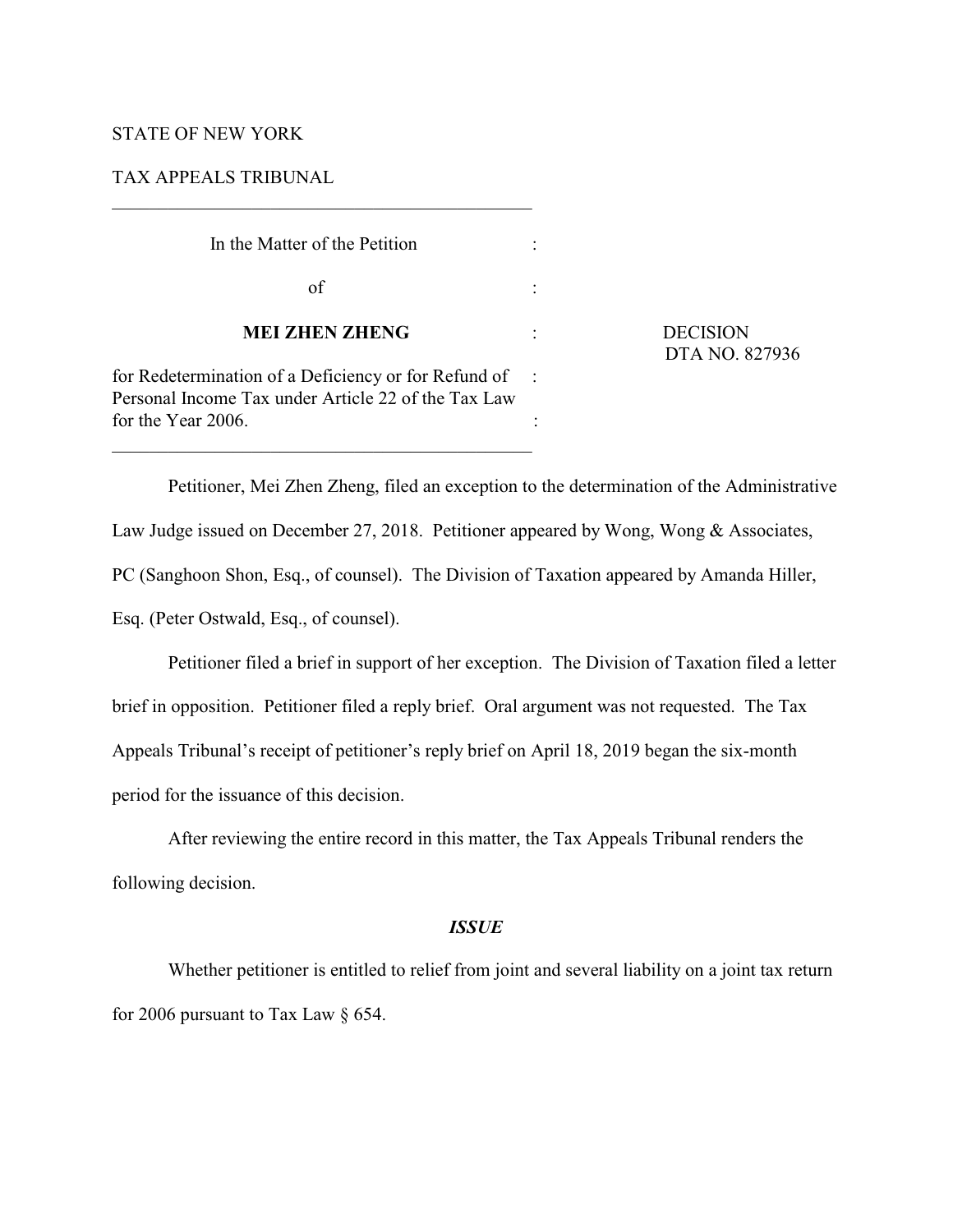# *FINDINGS OF FACT*

We find the facts as determined by the Administrative Law Judge, except findings of fact 7 and 8, which we have modified to more clearly represent the record. These facts, so modified, are set forth below.

1. Petitioner, Mei Zhen Zheng, and her then-husband, Yu An Yu, filed a joint New York income tax return for the year at issue, reporting schedule C income and expenses from the operation of a restaurant.

2. In May 2007, the Division of Taxation (Division) commenced an audit of petitioner and Mr. Yu's jointly filed personal income tax returns for the years 2004, 2005 and 2006 (audit period), in order to verify the reported schedule C income and expenses.

3. As a result of the audit, the Division determined that the amount of income on the schedule C for the audit period was underreported. The Division issued to petitioner and Mr. Yu a notice of deficiency, dated October 25, 2007, that assessed personal income tax due of \$53,665.00, plus penalty and interest, for the years 2004 through 2006.<sup>1</sup>

4. Petitioner and Mr. Yu did not file a timely protest of the notice of deficiency and on August 25, 2008, the Division issued a notice and demand for payment of tax due to them for the years 2004, 2005, and 2006.

5. On or about May 1, 2016, petitioner filed a request for innocent spouse relief and separation of liability and equitable relief, form IT-285 (request), with the Division for tax year 2006. In the request, petitioner stated:

<sup>&</sup>lt;sup>1</sup> Only tax year 2006 is at issue here. For 2006, the notice of deficiency asserted tax due of \$17,765.00 plus penalty and interest.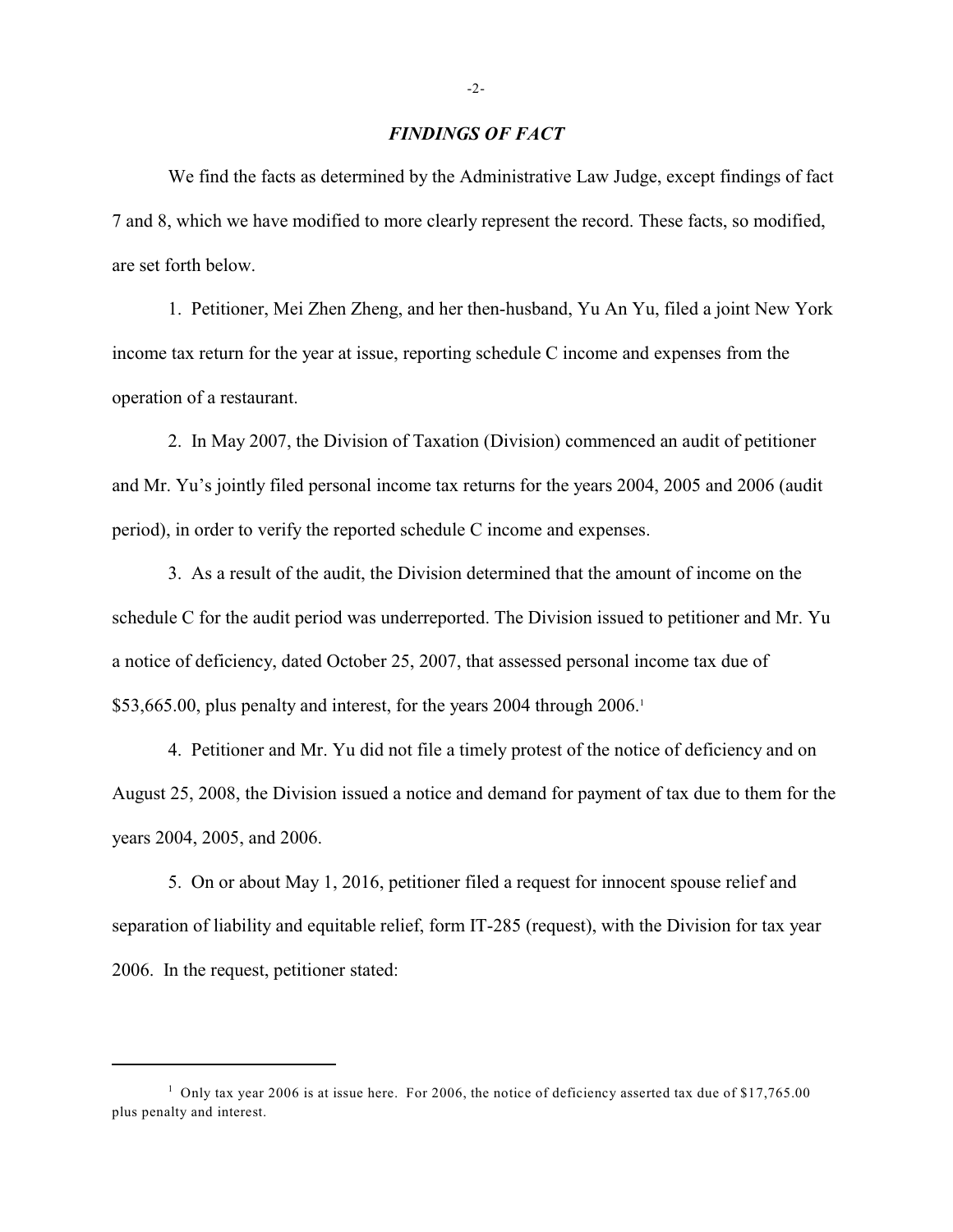"I don't know english (sic). I can't write checks and am just a traditional Chinese housewife. In [illegible] housewife has no right to touch and manage money. I was helping in the restaurant and taking care (sic) the kids was all the house work. I didn't have a bank account and don't have (sic) driver license."

6. The Division sent a request for additional information to petitioner, dated May 19, 2016, requesting that petitioner provide additional information to support her request for innocent spouse relief. Petitioner did not respond to the Division's request for additional information.

7. On July 29, 2016, the Division issued a relief from joint liability determination to petitioner, denying her request for innocent spouse relief for tax year 2006, stating that petitioner failed to comply with its information request. According to an affidavit of Tammy Weinstock, an employee of the Division in its the Income/Franchise Desk Audit Bureau, who handled petitioner's request for innocent spouse relief, petitioner's request for innocent spouse relief was denied because it was filed more than two years after the date the Division first attempted to collect the tax. As a result, according to Ms. Weinstock, petitioner would only be entitled to request separation of liability or equitable relief. Ms. Weinstock stated that petitioner did not qualify for separation of liability relief because petitioner shared an address with her spouse at the time of the filing of her request. Ms. Weinstock also denied petitioner equitable relief because petitioner did not have enough positive factors indicating that granting relief would be appropriate in this instance, noting that petitioner had not shown economic hardship or that petitioner did not have reason to know of the unreported income and did not allege abuse or health issues.

8. At the hearing, petitioner offered a copy of a divorce judgment for petitioner and Mr. Yu that was entered on October 3, 2007.

-3-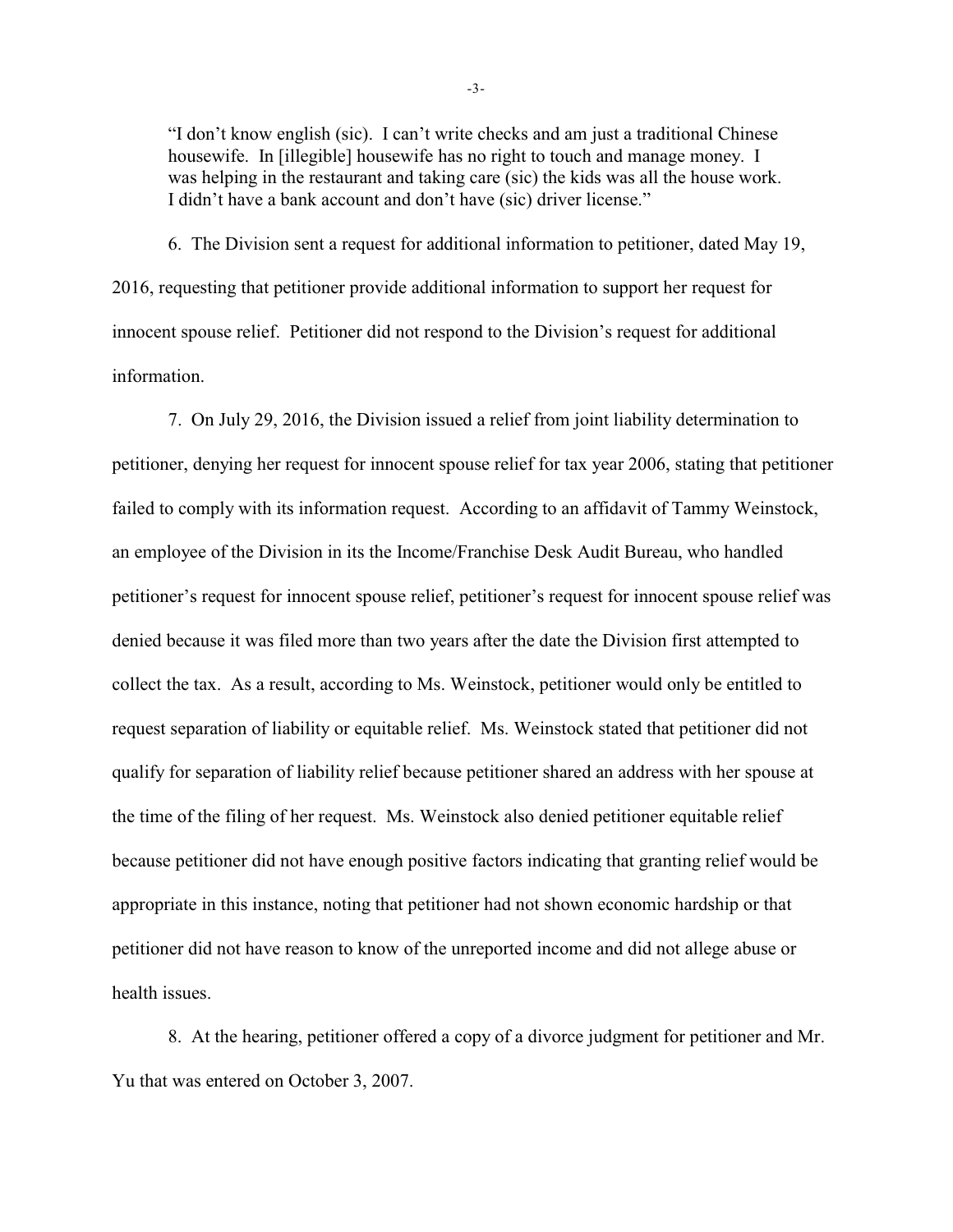#### *THE DETERMINATION OF THE ADMINISTRATIVE LAW JUDGE*

The Administrative Law Judge began her determination by citing the section of the Tax Law that provides relief to current and former spouses from joint and several liability. She noted that because the relevant section of the Tax Law is based on Internal Revenue Code (IRC) (26 USC)  $\S$  6015, which provides for relief from joint and several liability on a joint federal return, it would be appropriate to refer to federal law to determine petitioner's eligibility for innocent spouse relief.

The Administrative Law Judge listed the statutory requirements for granting innocent spouse relief pursuant to IRC (26 USC) § 6015 (b), which include that a joint return has been made for the tax year for which relief is sought; that the return contains an understatement of tax attributable to erroneous items of one individual filing the joint return; that the other individual establishes that in signing the return, he or she did not know, and had no reason to know, of the understatement; that under all the facts and circumstances, it would be inequitable to hold the individual seeking innocent spouse status liable for the deficiency in tax resulting from the understatement; and that the individual seeking innocent spouse status elects this relief within two years after any collection activity has begun.

The Administrative Law Judge determined that petitioner failed to show that she did not know, or had no reason to know, that the return for the year at issue contained substantial understatements. The Administrative Law Judge based this conclusion on petitioner's admitted involvement in her then-husband's business, which belied petitioner's claim that she had no reason to know what was going on in the family business.

The Administrative Law Judge found that there was no evidence that Mr. Yu attempted to conceal additional income from petitioner and concluded that petitioner's choice to not review or

-4-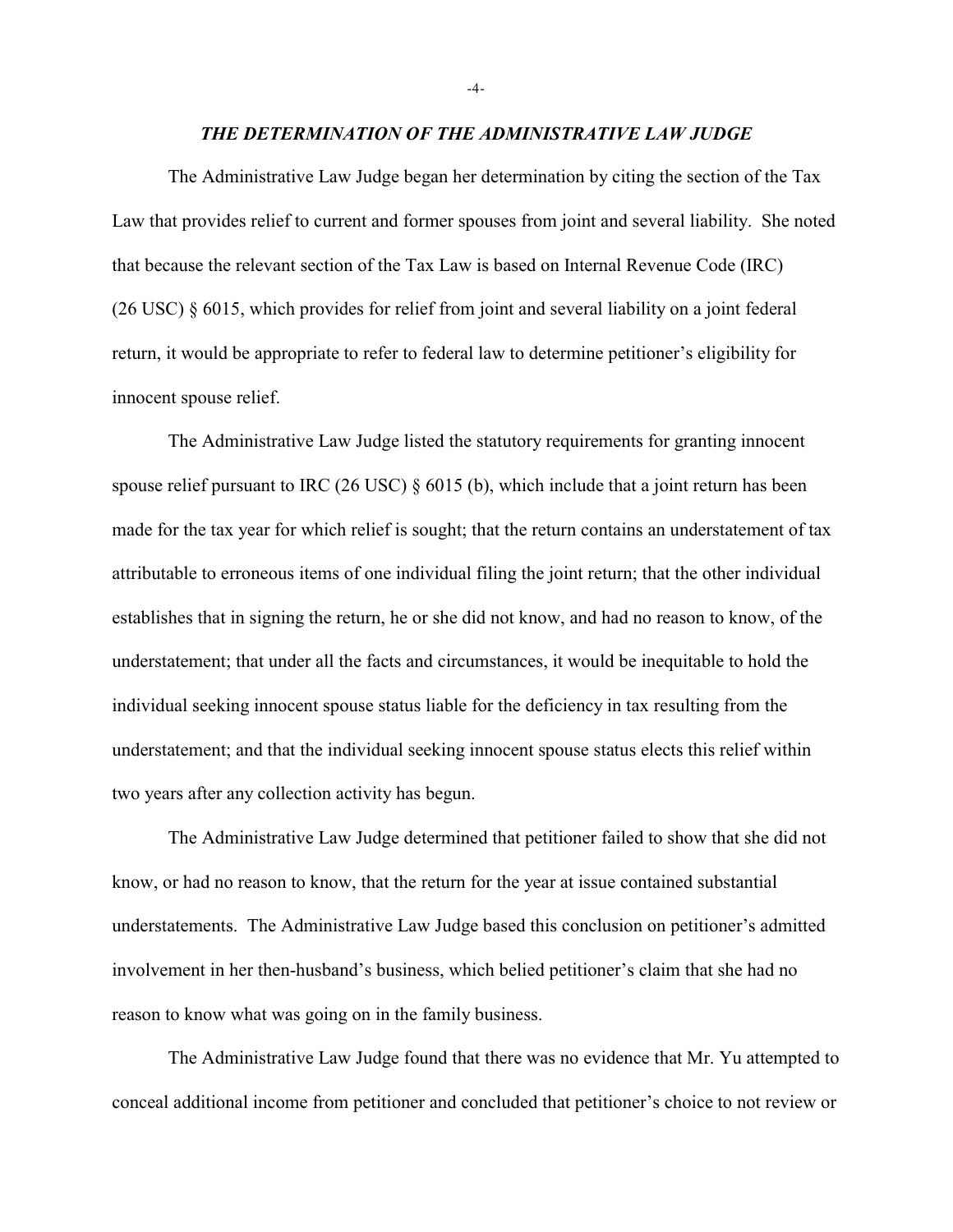question the joint returns did not relieve her from joint and several liability. The Administrative Law Judge based this conclusion on state and federal case law, finding that complete deference to the other spouse's judgment concerning the couple's finances, standing alone, is insufficient to establish that a spouse has no reason to know of the other spouse's underreporting. According to the Administrative Law Judge, an innocent spouse is one who, despite reasonable efforts to ascertain the accuracy of a joint return, remains ignorant of the return's illegitimacy. The Administrative Law Judge found that petitioner made no such effort.

The Administrative Law Judge concluded that petitioner failed to meet the requirement that she did not know or have reason to know of the understatements contained in the income tax return filed for the year 2006 and that the Division properly denied her request for innocent spouse relief and separation of liability and equitable relief.

## *ARGUMENTS ON EXCEPTION*

Petitioner states that, due to her limited education and lack of proficiency in the English language, she was unable to respond to the notice of deficiency before it became a fixed and final liability. Petitioner argues that because she did not participate in the management of the restaurant and was prevented from making household financial decisions during the year at issue, she should not be held liable for the deficiency asserted. She states that she had no reason to know of the underreporting of income that gave rise to the deficiency and, considering her current financial hardship, it would be inequitable to find her liable for the deficiency. She asks this Tribunal to grant equitable relief from joint and several liability for the year at issue.

The Division states that the Administrative Law Judge correctly determined the issues in this matter and that the determination should be affirmed. The Division argues that petitioner failed to bear her burden of proof in demonstrating that she was entitled to relief from joint and

-5-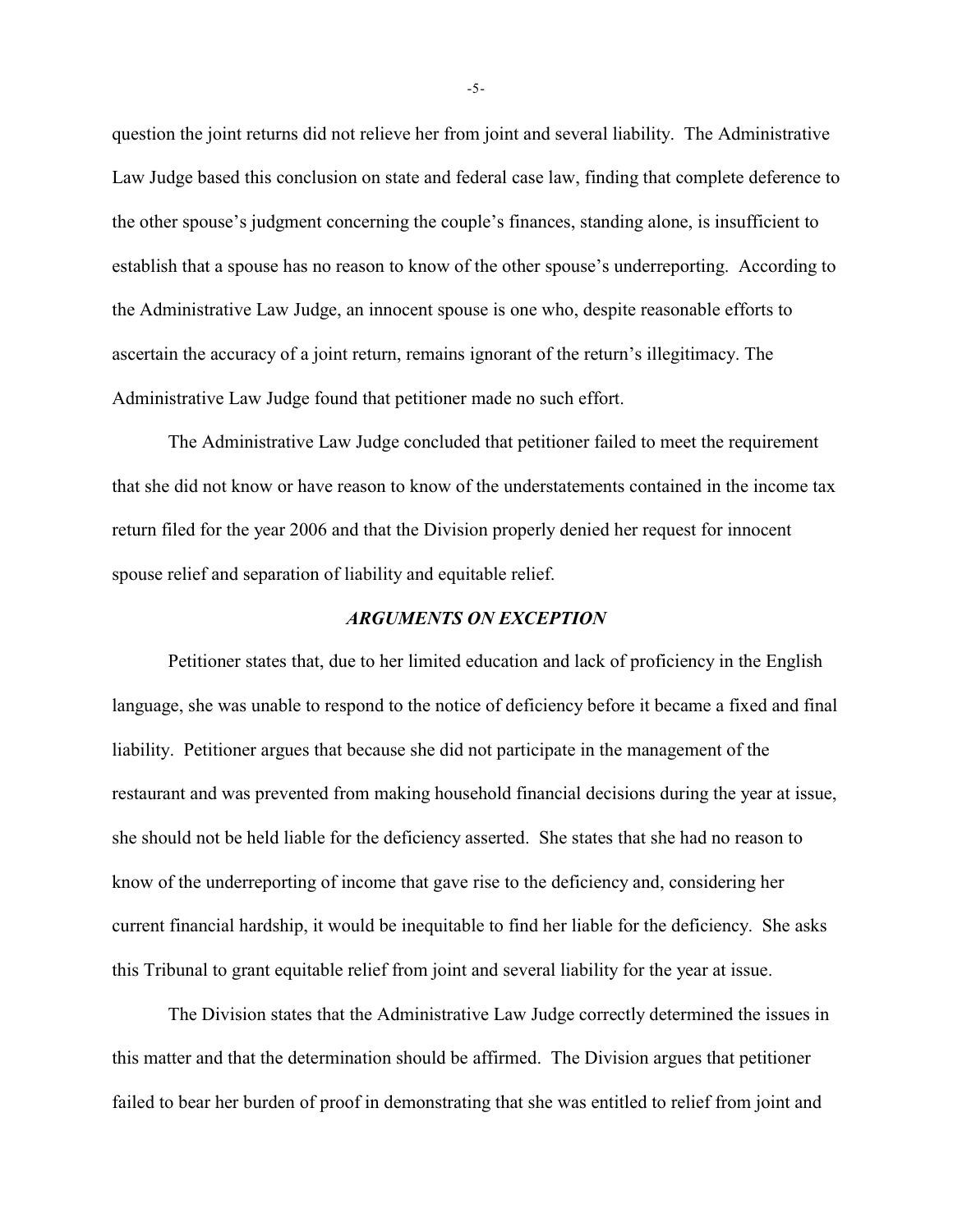several liability. The Division states that there was no evidence that petitioner's former husband attempted to conceal the restaurant's finances from her, and thus petitioner could not show that she did not know or have reason to know that the income tax return for the year at issue contained a subtantial understatement of income.

#### *OPINION*

Relief from joint and several tax liability with a currrent or former spouse is provided by Tax Law § 654, which incorporates IRC (26 USC) § 6015. Three types of relief, each with different eligibility requirements, are available to a joint filer under IRC (26 USC) § 6015: innocent spouse relief (IRC [26 USC] § 6015 [b]); allocation of liability between former or separated spouses (IRC [26 USC] § 6015 [c]); and equitable relief (IRC [26 USC] § 6015 [f]). Because Tax Law § 654 directly incorporates IRC (26 USC) § 6015, it is appropriate to refer to the IRC, Treasury regulations and federal and New York case law to determine petitioner's eligibility for relief from joint and several liability (Tax Law § 607).

The requirements for eligibility for innocent spouse relief front joint liability under IRC (26 USC) § 6015 (b) include:

"(A) a joint return has been made for a taxable year;

(B) on such return there is an understatement of tax attributable to erroneous items of one individual filing the joint return;

(C) the other individual filing the joint return establishes that in signing the return he or she did not know, and had no reason to know, that there was such understatement;

(D) taking into account all the facts and circumstances, it is inequitable to hold the other individual liable for the deficiency in tax for such taxable year attributable to such understatement; and

(E) the other individual elects (in such form as the Secretary may prescribe) the benefits of this subsection not later than the date which is 2 years after the date the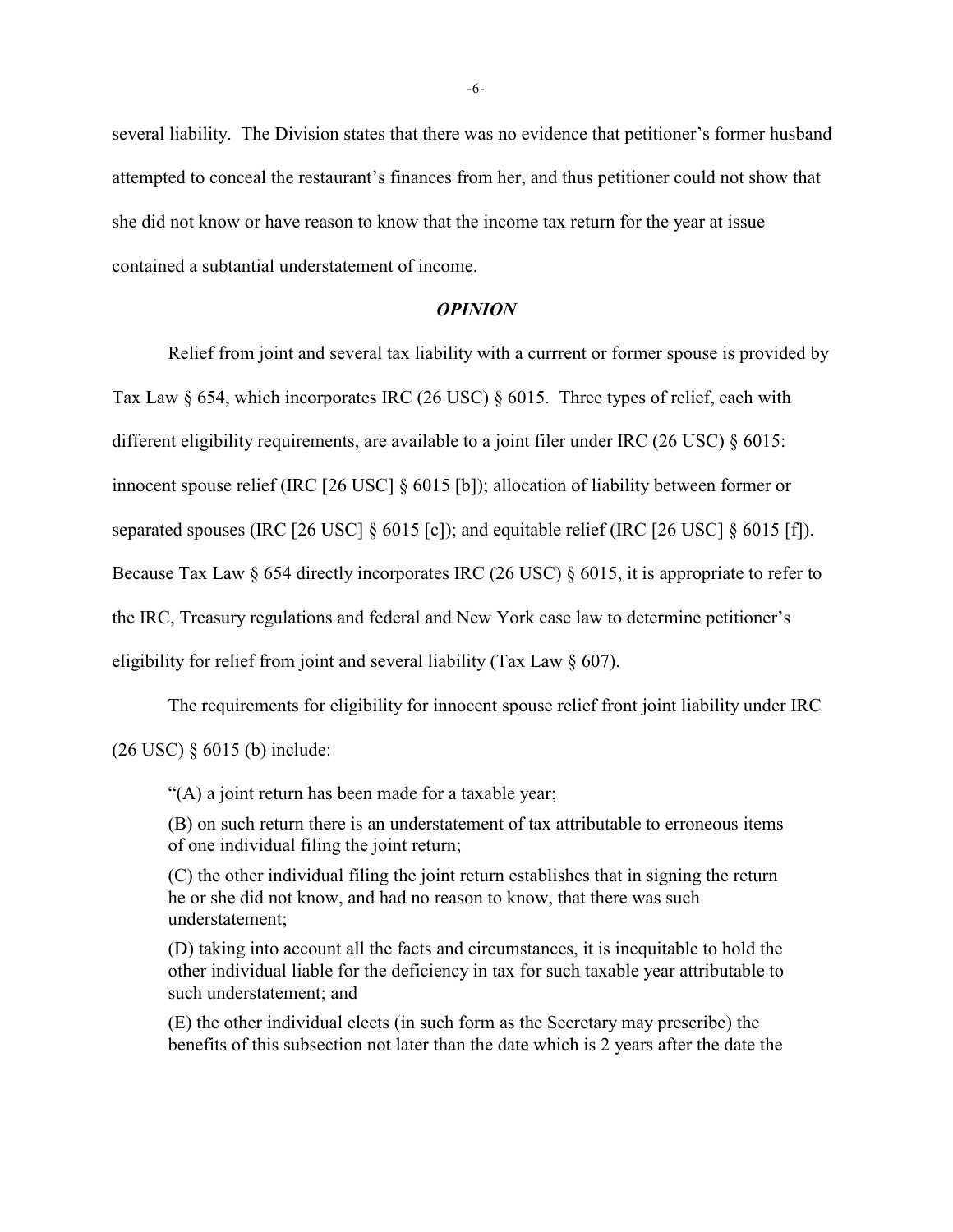Secretary has begun collection activities with respect to the individual making the election, then the other individual shall be relieved of liability for tax (including interest, penalties, and other amounts) for such taxable year to the extent such liability is attributable to such understatement" (IRC [26 USC]  $\delta$  6015 [b] [1]).

The record demonstrates that petitioner filed a form IT-285, request for innocent spouse relief, on or about May 1, 2016. On August 25, 2008, the Division issued a notice and demand to petitioner for the notice of deficiency issued on October 25, 2007, thus beginning collection action. We note that there is a two-year limitation period for requesting relief measured from the start of collection action (IRC [26 USC] § 6015 [b] [1] [E]). Because petitioner's request for innocent spouse relief was filed more than two years after the beginning of collection action by the Division, the Division properly denied petitioner's request on that basis.

Separation of liability relief under IRC (26 USC) § 6015 (c) is available to a requesting taxpayer who is: (1) no longer married to the nonrequesting spouse or; (2) is legally separated from the nonrequesting spouse or; (3) has not cohabitated for the last 12 months with the nonrequesting spouse (IRC [26 USC] § 6015 [c] [3] [A] [i]). However, similar to IRC (26 USC § 6015 (b), IRC (26 USC) § 6015 (c) requires that a request for separation of liability be made within two years of the beginning of any collection action (IRC [26 USC]  $\S$  6015 [c] [3] [B]).<sup>2</sup> Thus, because petitioner did not file a request for relief within two years of the issuance of the notice and demand, the Division properly denied separation of liability relief for petitioner.

 $2\degree$  The record contains an affidavit dated March 14, 2018, from Tammy Weinstock, the audit supervisor who handled petitioner's request (*see* finding of fact 7). According to the narrative contained in attachment A to her affidavit, the Division denied petitioner separation of liability relief based on the fact that petitioner shared an address with her former spouse at the time of the filing of the request (*id.*). We note that IRC (26 USC) § 6015 (c) merely requires that the requestor be divorced from, legally separated from, *or* not have had cohabitated with the nonrequesting spouse for at least 12 months prior to making a request for relief (IRC [26 USC] § 6015 [c] [3] [A] [i]). Although petitioner submitted documentation of her divorce at the hearing, the two-year limitation period for requesting separation of liability relief measured from the first collection action still applies (IRC [26 USC] § 6015 [c] [3] [B]).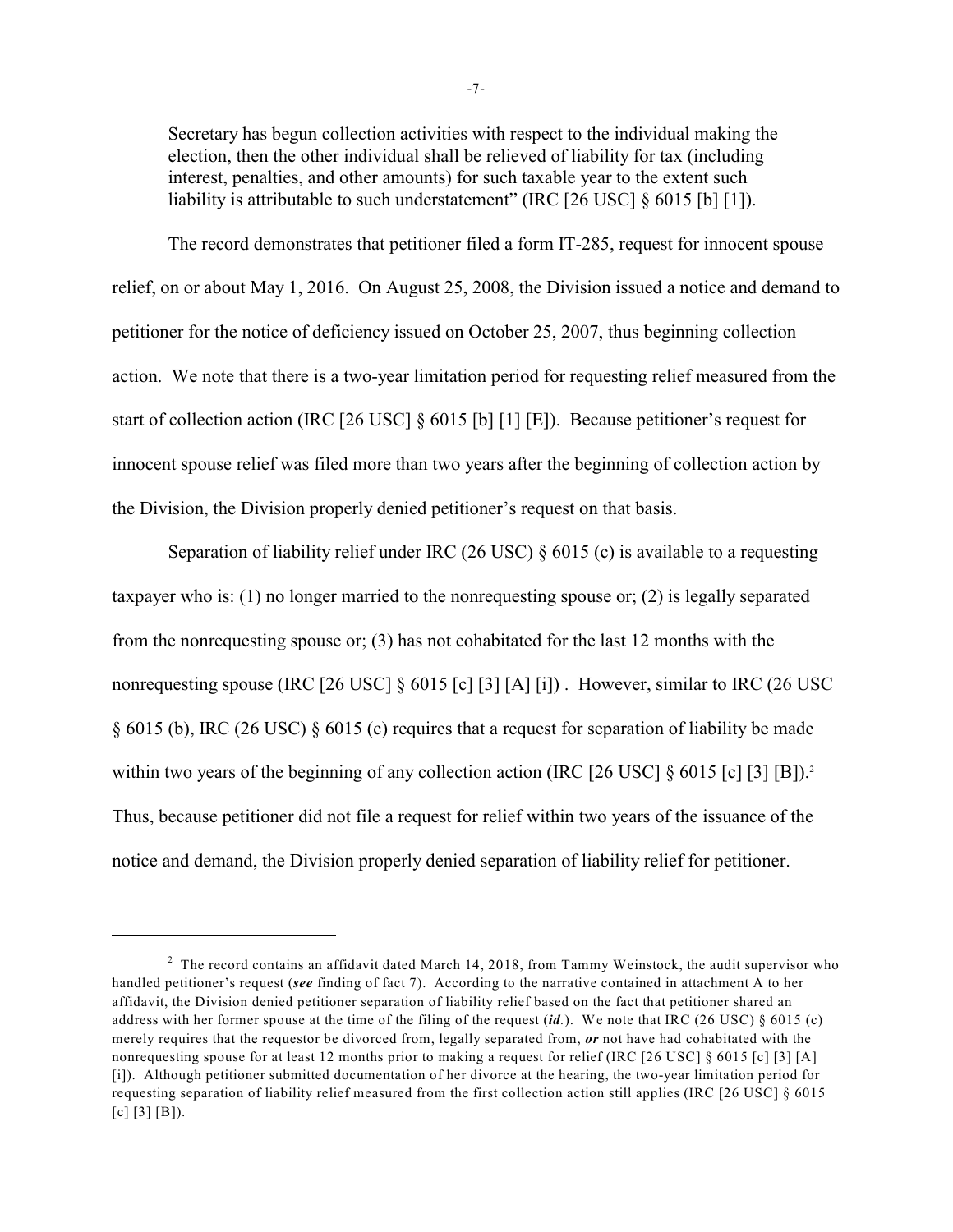The remaining basis for the granting of relief from joint and several liability is equitable relief (IRC [26 USC] § 6015 [f]). The requirements for such relief are, in relevant part:

"(f) Equitable relief.--Under procedures prescribed by the Secretary, if-- (A) taking into account all the facts and circumstances, it is inequitable to hold the individual liable for any unpaid tax or any deficiency (or any portion of either); and

(B) relief is not available to such individual under subsection (b) or (c), the Secretary may relieve such individual of such liability."

Unlike under the other two bases for relief under IRC (26 USC)  $\S 6015$ , there is no twoyear limitation period for equitable relief from joint and several liability for purposes of federal and New York innocent spouse requests (*see* Rev Proc 2013-34; *see also* TSB-M-11[11]I). The granting of equitable relief is discretionary and only available if relief is unavailable under the other two bases (Tax Law § 6015 [f]; Treas Reg [26 CFR] § 1.6015-2; *see also* form IT-285-I [9/15] [instructions for form IT-285]). Although all facts and circumstances are to be considered in determining whether to grant equitable relief (IRC [26 USC] § 6015 [f] [1]), important factors have been identified under the federal regulations. These include whether the requesting spouse has directly or indirectly benefitted from the understatement resulting in the deficiency; whether the requesting spouse recieved transfers of property beyond normal support from the nonrequesting spouse; whether the requesting spouse has been deserted by the nonrequesting spouse; whether the requesting spouse is married to, separated from or divorced from the nonrequesting spouse; whether the requesting spouse would suffer economic hardship if relief is not granted; whether the requesting spouse was abused or financially controlled by the nonrequesting spouse; whether the requesting spouse knew of or had reason to know of the understatement; and the degree to which the understatement was attributable to the nonrequesting spouse (Treas Reg [26 CFR] § 1.6015-2; *see also* Rev Proc 2000-15).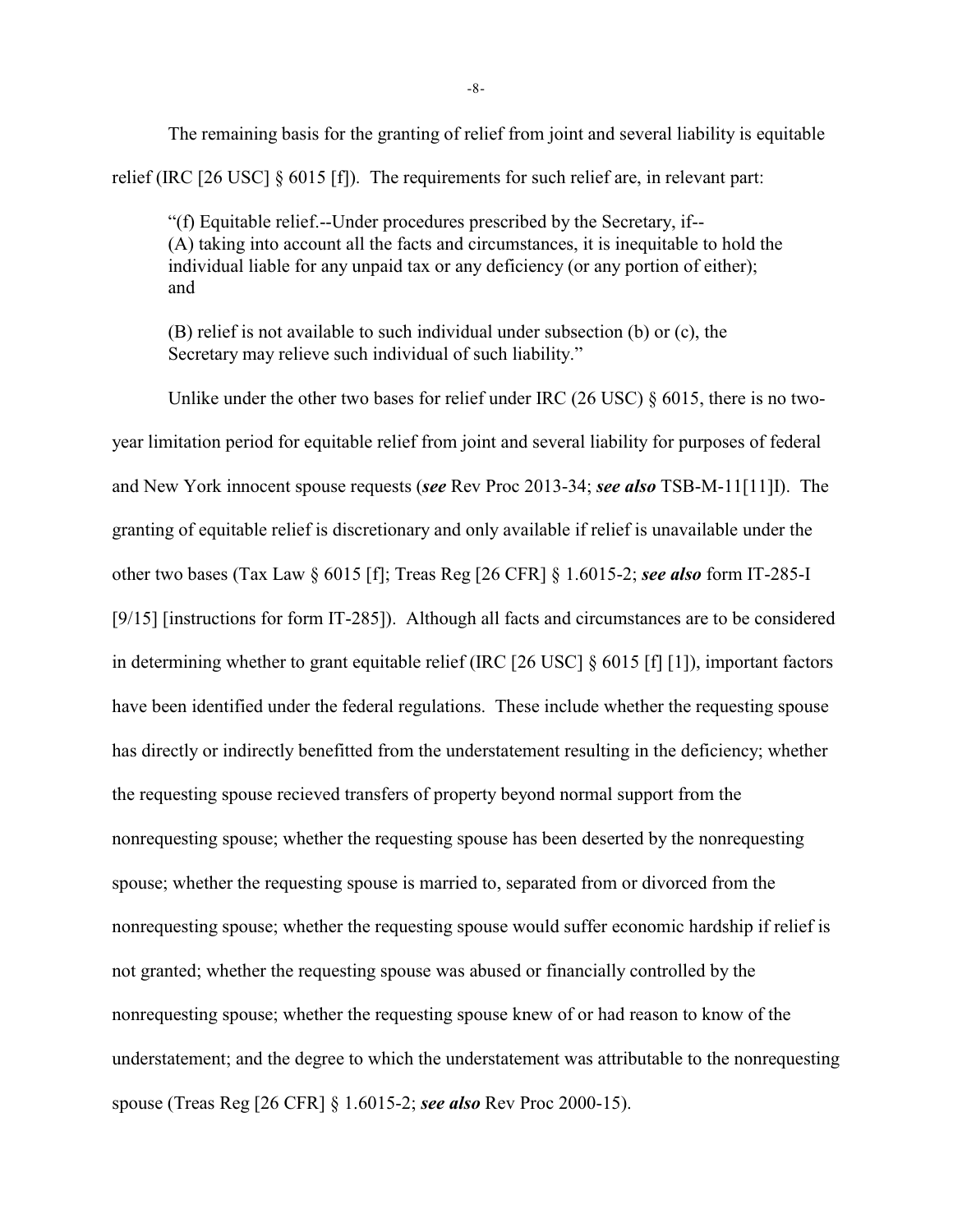We agree with the Division that, based on all factors listed above, petitioner failed to bear her burden of proof. Here, petitioner did not show enough factors to grant her request for equitable relief. For example, petitioner shared a mailing address with her former spouse on her application. Petitioner did not provide additional information or documentation supporting her claim that holding her liable for the tax deficiency at issue would result in economic hardship or financial distress. Furthermore, petitioner failed to show that she did not know or had no reason to know of the understatement and never alleged abuse or physical or mental problems.

Petitioner stated in her request for relief that she was not permitted to handle household finances and that she was caring for her disabled son full-time. Although these allegations, if substantiated, could represent factors in favor of granting equitable relief, petitioner submitted no further documentation, other than a copy of the divorce judgment at the hearing, despite the Division's prior request for additional information (*see* 20 NYCRR 151.10 [e] [2], ["The [Division] may request additional sworn statements, testimony under oath or any other proof that it requires to determine whether the applicant should be relieved of liability . . ."]). Thus, petitioner failed to bear her burden of proof in showing that the Division's determination to deny her request for relief from joint and several liability was improper or incorrect (IRC [26 USC] § 6015 [c] [2]; *see also* Tax Law § 689 [e]).

Even if petitioner had substantiated her allegation that she did not engage in financial decisions regarding the family business, such a showing, standing alone, would be insufficient to demonstrate that she had no reason to know of the understatement of income on the return and entitle her to relief (*Resser v Commr.*, 74 F3d 1528, 1536 [7th Cir 1996]). This is because, as stated in *Resser*, the constructive knowledge standard is an objective one: "[a] spouse has 'reason to know' if a reasonably prudent person, under the circumstances of the taxpayer claiming

-9-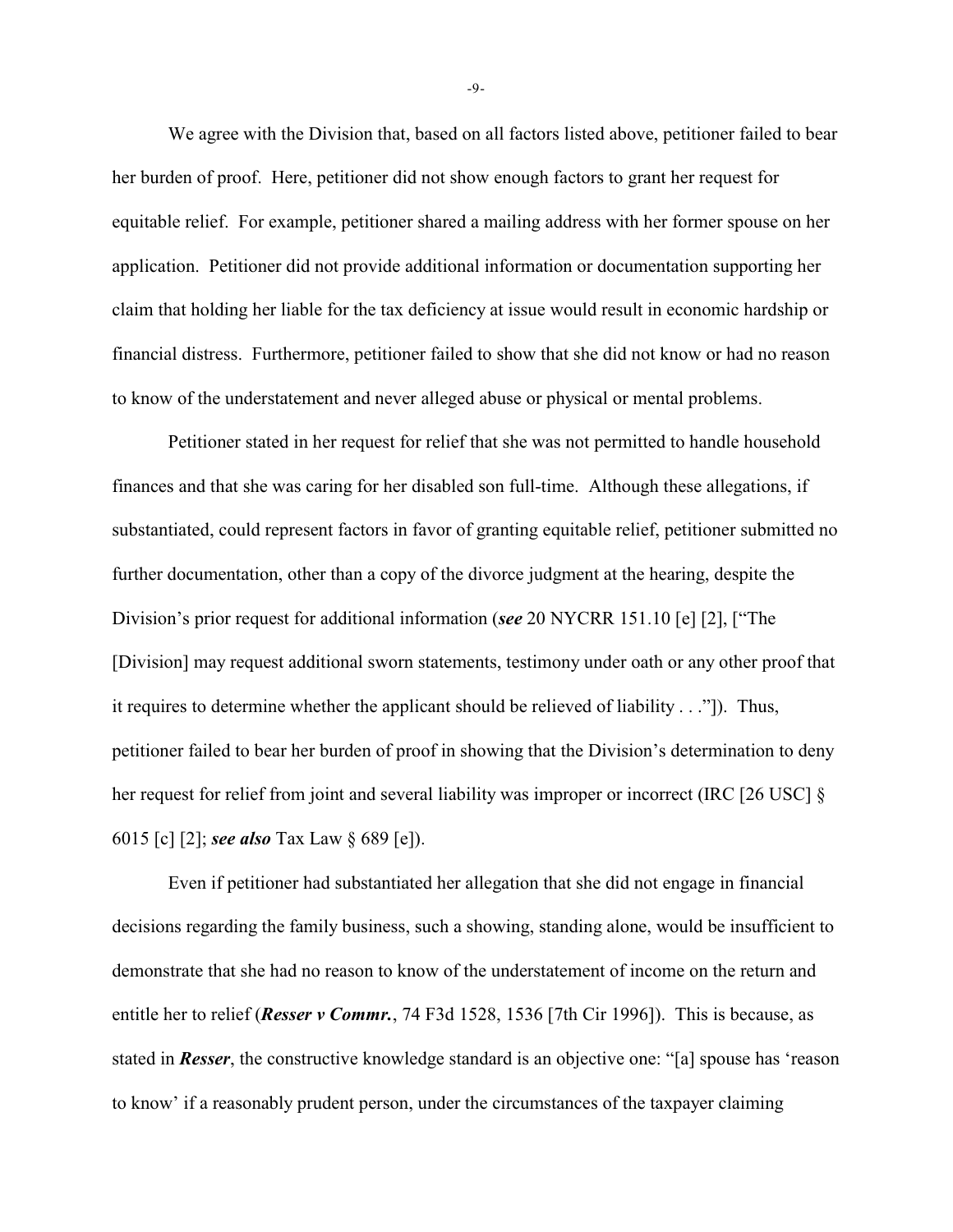innocent spouse relief, could be expected to know, at the time of signing the return, that the tax return contained a substantial understatement or that further investigation was warranted" (*id.*). A spouse's role as a homemaker, giving complete deference to the other spouse's judgement concerning the couple's finances, standing alone, is insufficient to establish that a spouse had no reason to know of an understatement (*id.*).

Lastly, we address petitioner's attachment of additional evidence to her brief on exception that was not offered at the hearing below. We must reject petitioner's attempt at this point to introduce new evidence after the record has been closed. As we held in *Matter of Schoonover* (Tax Appeals Tribunal, August 15, 1991):

"[i]n order to maintain a fair and efficient hearing system, it is essential that the hearing process be both defined and final. If the parties are able to submit additional evidence after the record is closed, there is neither definition nor finality to the hearing. Further, the submission of evidence after the closing of the record denies the adversary the right to question the evidence on the record. For these reasons we must follow our policy of not allowing the submission of evidence after the closing of the record."

Accordingly, it is ORDERED, ADJUDGED and DECREED that:

1. The exception of Mei Zhen Zheng is denied;

2. The determination of the Administrative Law Judge is affirmed;

3. The petition of Mei Zhen Zheng is denied; and

4. The Division's determination to deny petitioner's request for relief from joint and

several liability is sustained.